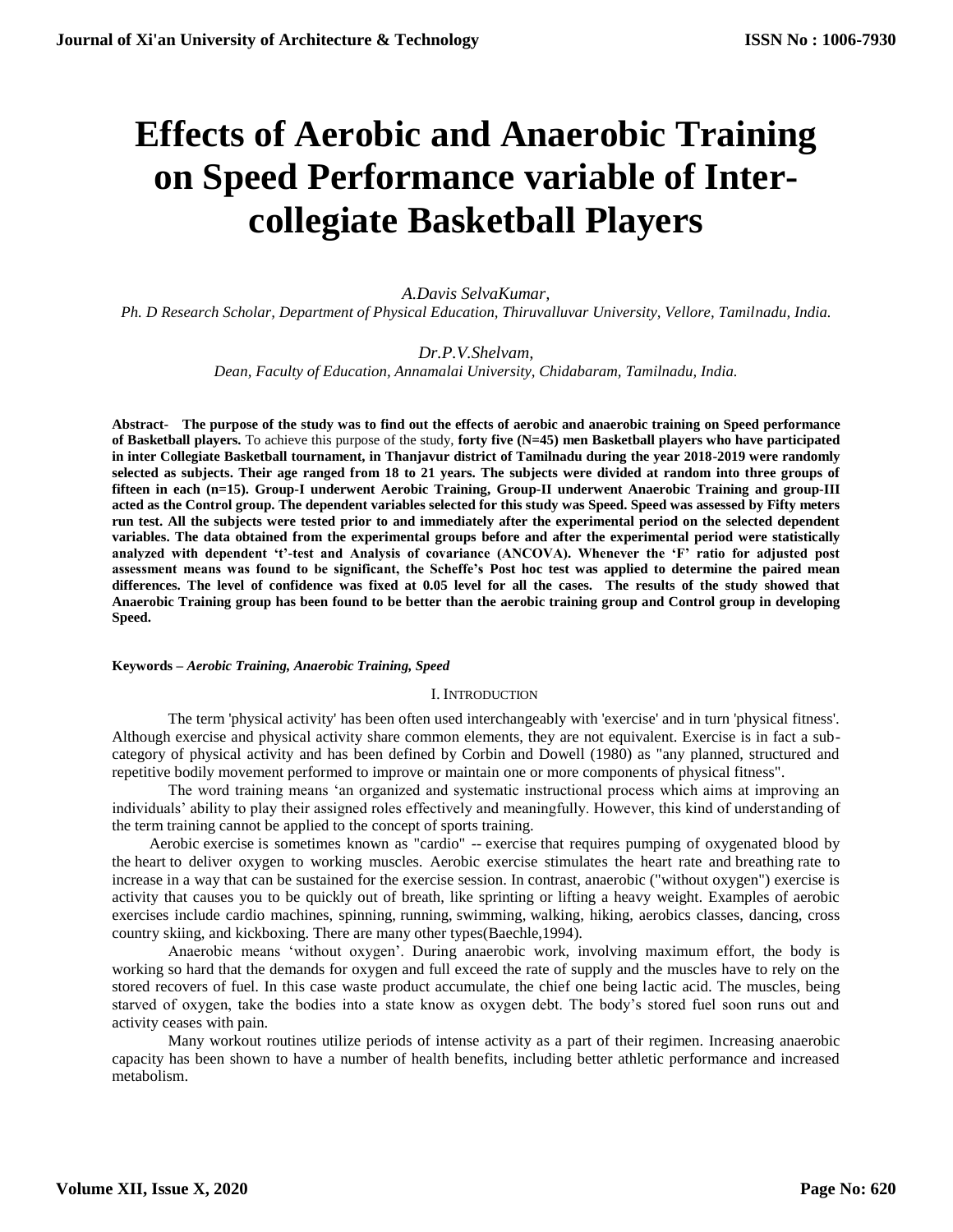Speed is the ability to move the body or a part of the body as rapidly as possible from one point to another. Speed is the rate of movement, or the amount of time it takes for a body or object to travel between two points. Speed usually refers to running speed, as in the sprints in track or in football. However, speed can be performed as leg speed in soccer kicking, arm speed in throwing a basketball, and body speed (acceleration) necessary in fast break. Speed is related to strength and power. In fact, all skill-related components contribute to speed. Speed requires the expenditure of a large amount of energy in a short period. Age is a factor in attaining speed. Speed is the amount of distance covered in a given amount of time. Acceleration is how quickly you get to top speed(Singh, 1984).

## II. METHODOLOGY

The present study was to find out the effects of aerobic and anaerobic training on Speed performance of Basketball players. To achieve this purpose of the study, forty five (N=45) men Basketball players who have participated in inter Collegiate Basketball tournament, in Thanjavur district of Tamilnadu during the year 2018-2019 were randomly selected as subjects. Their age ranged from 18 to 21 years. The subjects were divided at random into three groups of fifteen in each (n=15). Group-I underwent Aerobic Training, Group-II underwent Anaerobic Training and group-III acted as the Control group. The dependent variables selected for this study was Speed. Speed was assessed by Fifty meters run test. All the subjects were tested prior to and immediately after the experimental period on the selected dependent variable. All the subjects of the three groups were tested on selected criterion variables at prior to and immediately after the training programme.

## III. ANALYSIS OF THE DATA

The data collected from the experimental groups and control group on prior and after experimentation on selected variables were statistically examined by analysis of covariance (ANCOVA) was used to determine differences, if any among the adjusted post test means on selected criterion variables separately. Whenever they obtained f-ratio value in the simple effect was significant the Scheffe's test was applied as post hoc test to determine the paired mean differences, if any. In all the cases 0.05 level of significance was fixed.

In order to examine the significance differences among Aerobic Training, Anaerobic Training and Control group of speed dependent t- test was applied and it was presented in the Table-1.

#### **Table – 1**

#### **Summary of mean standard deviation and dependent 't' test for the pre and post tests on Speed of Experimental groups and Control group (Speed is expressed in Seconds)**

| <b>Test</b>      | <b>Descriptive</b> | <b>Aerobic Training</b><br><b>Anaerobic Training</b> |        | <b>Control Group</b> |
|------------------|--------------------|------------------------------------------------------|--------|----------------------|
|                  | <b>Statistics</b>  | Group                                                | Group  |                      |
| <b>Pre Test</b>  | <b>Mean</b>        | 7.73                                                 | 7.66   | 7.70                 |
|                  | SD(±)              | 0.11                                                 | 0.17   | 0.14                 |
| <b>Post Test</b> | Mean               | 7.09                                                 | 6.74   | 7.67                 |
|                  | $SD(\pm)$          | 0.16                                                 | 0.20   | 0.23                 |
| "t" Test         |                    | $12.67*$                                             | 13.66* | 0.41                 |

#### *\* Significant at 0.05 level.*

#### *The table value required for 0.05 level of significance with df 14 is 2.15.*

Table-1 shows that the pre-test mean and standard deviation of Speed values of Aerobic Training group, Anaerobic Training group and Control group are 7.73 $\pm$ 0.11, 7.66 $\pm$ 0.17 and 7.70 $\pm$ 0.14 respectively. The post-test mean and standard deviation are 7.09±0.16, 6.74±0.20 and 7.67±0.23 respectively.

The obtained dependent t-ratio values between the pre and post test means on Speed of Aerobic Training group, Anaerobic Training group and Control group are 12.67, 13.66 and 0.41 respectively. The table value required for significant difference with df 14 at 0.05 level is 2.15. It was concluded that aerobic training group and anaerobic training group had registered significant decrease in Speed.

The analysis of covariance on Speed of the pre, post, and adjusted test scores of Aerobic Training group, Anaerobic Training group and Control group have been analyzed and presented in Table  $-2$ .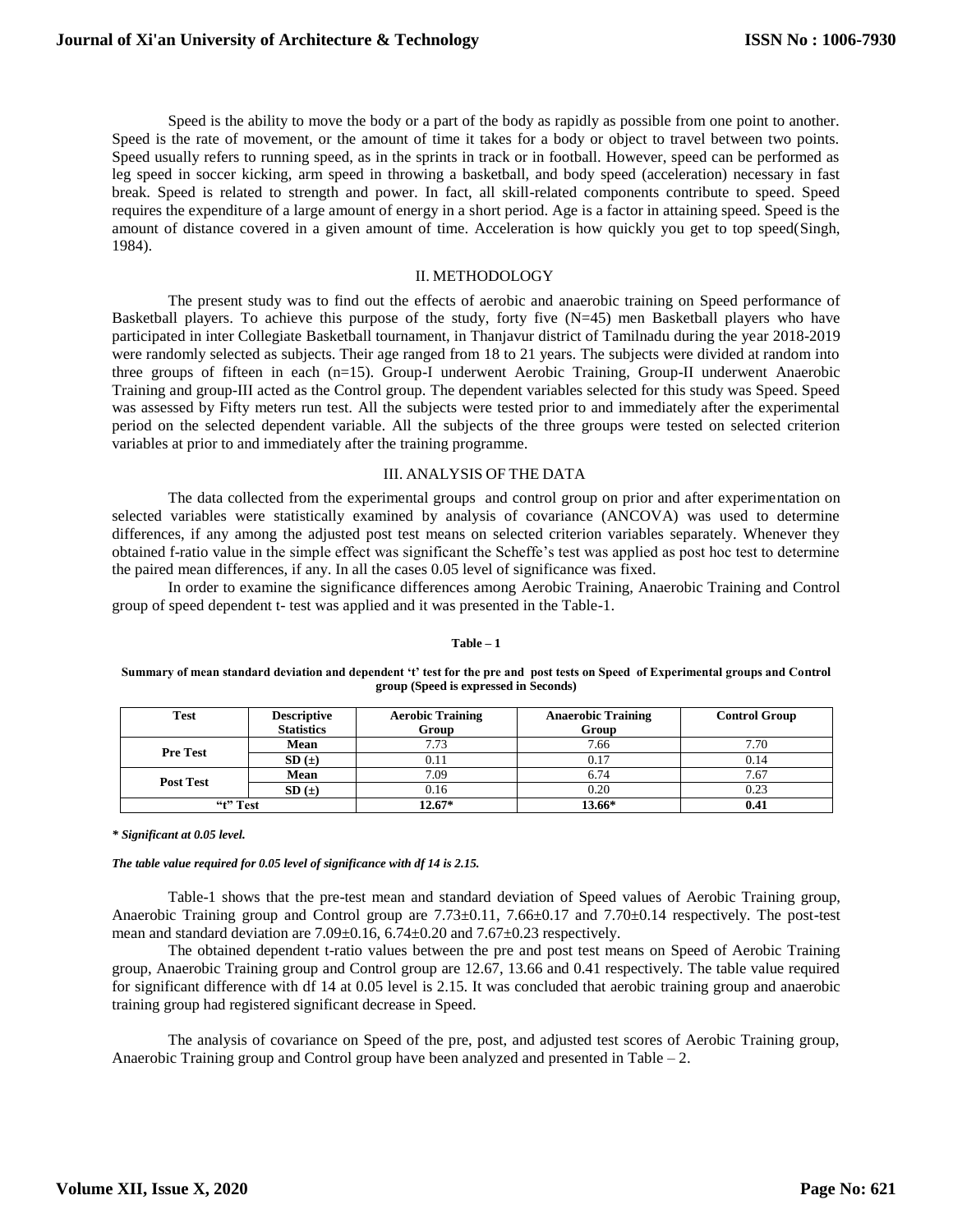**Mean** 7.73 7.66 7.70

**Mean** 7.09 6.74 7.67

7.04 6.78 7.67

0.83

78.27\*

246.01\*

**Computation of Analysis of Covariance of pre test, post test and adjusted post test on Speed of Experimental groups and Control group Test Aerobic Training Group Anaerobic Training Group Control Group Source of Variance Sum of Squares df Mean Squares F-ratio Pre-Test**  Between groups  $0.04$  2 0.02

Within groups  $\begin{array}{|c|c|c|c|c|} \hline 0.91 & 42 & 0.02 \hline \end{array}$ 

Between groups 1 6.58 2 3.29

Within groups  $1.77$  42 0.04

Between sets 6.24 2 3.12

Within Sets  $0.52 \t 41 \t 0.02$ 

**Table – 2**

**Post-Test** 

**Adjusted Post-Test Mean**

*\* Significant at 0.05 level of confidence Table value for df (2, 42) at 0.05 level = 3.22 Table value for df (2, 41) at 0.05 level = 3.23 (Speed scores are in Seconds)*

Table-2 shows that the obtained F-ratio value 0.83 for pre test mean of Aerobic Training group, Anaerobic Training group and Control group on Speed is lesser than the required table value of 3.22 for significance with df 2 and 42 at 0.05 level of confidence.

The obtained F-ratio value of 74.78.27 on Speed is more than the required table value of 3.22 for significance with df 2 and 42 at 0.05 level of confidence.

The obtained F-ratio value of 246.01 for adjusted post test mean of Aerobic Training group, Anaerobic Training group and Control group on Speed is higher than the required table value of 3.23 for significance with df 2 and 41 at 0.05 level of confidence.

The results of the study indicated that there is a significant difference between the adjusted post-test means of Aerobic Training group, Anaerobic Training group and Control group on Speed.

Since, three groups are compared and whenever the obtained 'F' ratio for adjusted post test is found to be significant, Scheffe's test is used to find out the paired mean difference and it is presented in Table-3.

| <b>Aerobic Training</b><br>Group | <b>Anaerobic Training</b><br>Group | <b>Control</b><br>Group | Mean<br><b>Difference</b> | Confident<br><b>Interval Value</b> |
|----------------------------------|------------------------------------|-------------------------|---------------------------|------------------------------------|
| 7.04                             | 6.78                               | $\qquad \qquad -$       | $0.26*$                   | 0.10                               |
| 7.04                             | $---$                              | 7.67                    | $0.62*$                   | 0.10                               |
| ---                              | 6.78                               | 7.67                    | $0.89*$                   | 0.10                               |

**Table – 3 Scheffe's test for the difference between paired means on Speed** 

*\*Significant at 0.05 level of confidence.*

Table-3 shows that the mean difference values of Aerobic Training group and Anaerobic Training group, Aerobic Training group and Control group, Anaerobic Training group and Control group are 0.26, 0.62 and 0.89 respectively, which are greater than the confidence interval value of 0.10 on Speed at 0.05 level of confidence.

The results of the study showed that there was a significant difference between Aerobic Training group and Anaerobic Training group, Aerobic Training group and Control group, Anaerobic Training group and Control group on Speed.

The above data also reveal that Anaerobic Training group had shown better performance than Aerobic Training group and Control group in Speed.

The pre and post test mean values of Aerobic Training group, Anaerobic Training group and Control group on Speed are graphically represented in the Figure -1.

The adjusted post mean values of Aerobic Training group, Anaerobic Training group and Control group on Speed are graphically represented in the Figure -2.